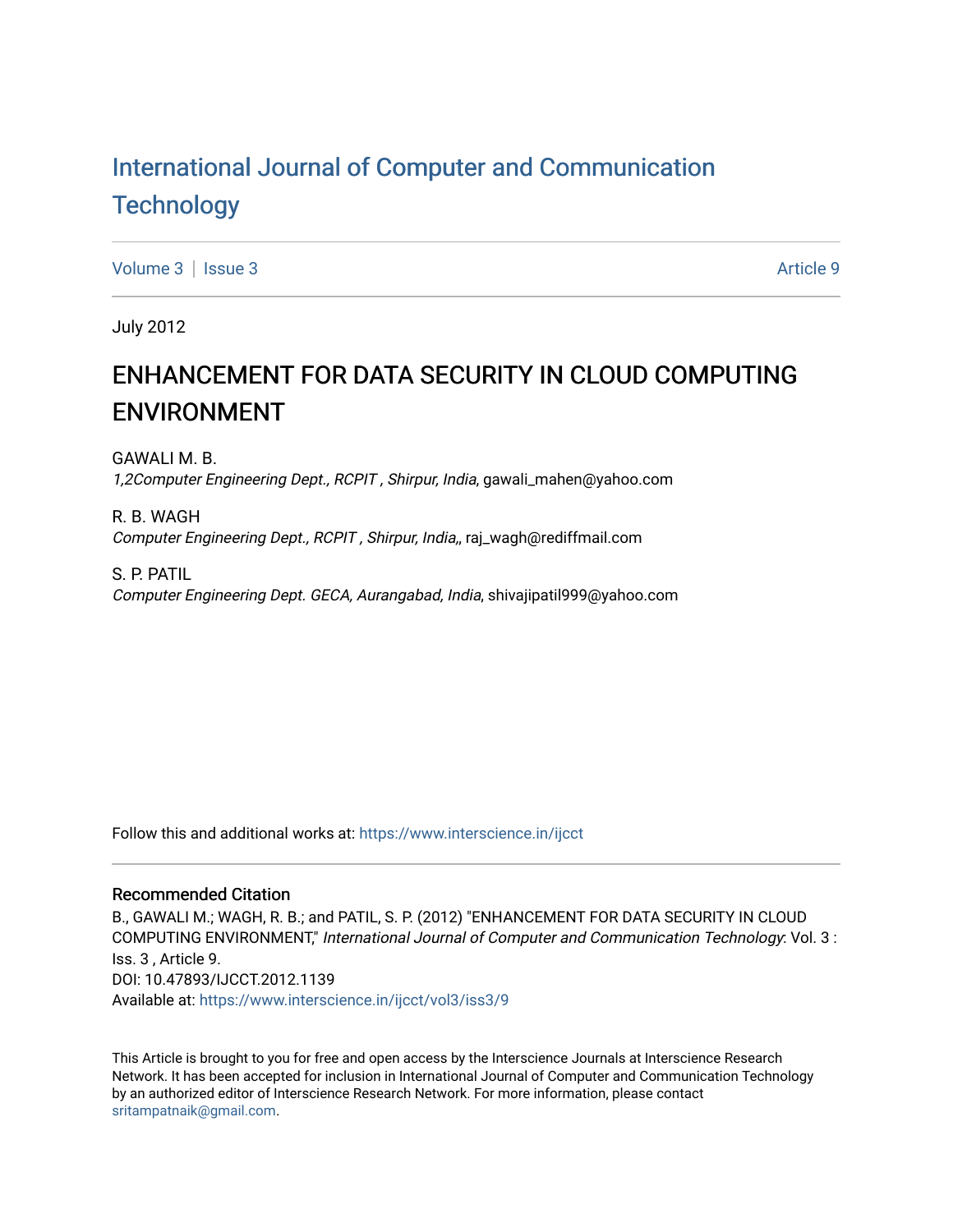# **ENHANCEMENT FOR DATA SECURITY IN CLOUD COMPUTING ENVIRONMENT**

# **GAWALI M. B.<sup>1</sup> , R. B. WAGH<sup>2</sup> & S. P. PATIL<sup>3</sup>**

<sup>1,2</sup>Computer Engineering Dept., RCPIT Shirpur, India, <sup>3</sup>Computer Engineering Dept. GECA, Aurangabad, India E-mail : gawali\_mahen@yahoo.com<sup>1</sup>,raj\_wagh@rediffmail.com<sup>2</sup>,shivajipatil999@yahoo.com<sup>3</sup>

**Abstract -** Cloud computing, a rapidly developing information technology, has aroused the concern of the whole world. Cloud computing is Internet-based computing, whereby shared resources, software and information, are provided to computers and devices on-demand, like the electricity grid. Cloud computing is the product of the fusion of traditional computing technology and network technology like grid computing, distributed computing parallel computing and so on. It aims to construct a perfect system with powerful computing capability through a large number of relatively low-cost computing entity, and using the advanced business model like SaaS (Software as a Service) to distribute the powerful computing capacity to end users' hands. To address this longstanding limitation by building a multi-tenant system. Our system provides the environment for the user to perform his tasks, but with very high security. By using further facilities provided in this system user fill secure about his data and his account.

*Keywords - PaaS, IaaS, SaaS, Multi – tenant, MaaS etc.*

# **I. INTRODUCTION**

# *A. The Cloud Computing*

The term *cloud* has been used historically as a metaphor for the Internet. This usage was originally Derived from its common depiction in network diagrams as an outline of a cloud, used to represent the transport of data across carrier backbones (which owned the cloud) to an endpoint location on the other side of the cloud. This concept dates back as early as 1961, when Professor John McCarthy suggested that computer time-sharing technology might lead to a future where computing power and even specific applications might be sold through a utility-type business model. This idea became very popular in the late 1960s, but by the mid-1970s the idea faded away when it became clear that the IT-related technologies of the day were unable to sustain such a futuristic computing model. However, since the turn of the millennium, the concept has been revitalized. It was during this time of revitalization that the term *cloud computing* began to emerge in technology circles [1].

# *B. The Emergence of Cloud Computing*

Utility computing can be defined as the provision of computational and storage resources as a metered service, similar to those provided by a traditional public utility company. This, of course, is not a new idea. This form of computing is growing in popularity, however, as companies have begun to extend the model to a cloud computing paradigm providing virtual servers that IT departments and users can access on demand. Early enterprise adopters used utility computing mainly for non-missioncritical needs, but that is quickly changing as trust and reliability issues are resolved. Some people think cloud computing is the next big thing in the world of IT. Others believe it is just another variation of the utility computing model that has been repackaged in

this decade as something new and cool. However, it is not just the buzzword "cloud computing" that is causing confusion among the masses. Currently, with so few cloud computing vendors actually practicing this form of technology and also almost every analyst from every research organization in the country defining the term differently, the meaning of the term has become very nebulous. Even among those who think they understand it, definitions vary, and most of those definitions are hazy at best. However, when "the cloud" is combined with "computing," it causes a lot of confusion. Market research analysts and technology vendors alike tend to define cloud computing very narrowly, as a new type of utility computing that basically uses virtual servers that have been made available to third parties via the Internet. Others tend to define the term using a very broad, allencompassing application of the virtual computing platform. They contend that anything beyond the firewall perimeter is in the cloud. A more tempered view of cloud computing considers it the delivery of computational resources from a location other than the one from which you are computing.

# *C. SaaS Multi Tenant-*

The architecture of SaaS-based applications is specifically designed to support many concurrent users (multi tenancy) at once. This is a big difference from the traditional client/server or application service provider (ASP)- based solutions that cater to a contained audience. SaaS providers, on the other hand, leverage enormous economies of scale in the deployment, management, support, and maintenance of their offerings. Multi-tenancy is an organizational approach for SaaS applications. Although SaaS is primarily perceived as a business model, its introduction has lead to numerous interesting problems and research in software engineering. Despite the growing body of research in this area, multi-tenancy is still relatively unexplored, despite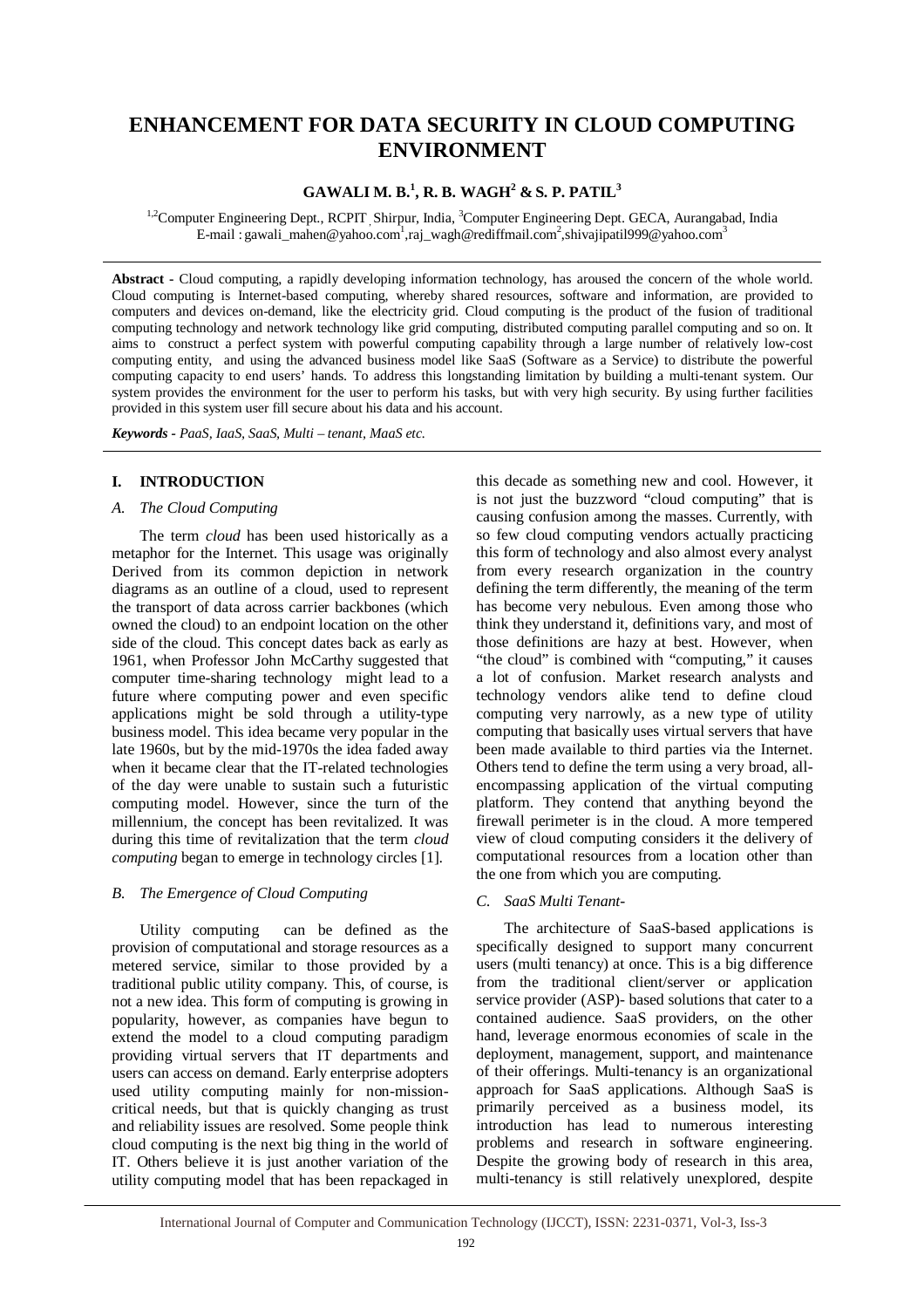the fact the concept of multitenancy first came to light around 2005. While a number of definitions of a multi-tenant application exist, they remain quite vague. Therefore, we define a multi-tenant application as the following:

*Definition 1.* A multi-tenant application lets customers (tenants) share the same hardware resources, by offering them one shared application and database instance, while allowing them to configure the application to fit their needs as if it runs on a dedicated environment.

*Definition 2.* A tenant is the organizational entity which rents a multi-tenant SaaS solution. Typically, a tenant groups a number of users, which are the stakeholders in the organization. These definitions focus on what we believe to be the key aspects of multi-tenancy:

- 1. The ability of the application to share hardware resources.
- 2. The offering of a high degree of configurability of the software.
- 3. The architectural approach in which the tenants (or users) make use of a single application and database instance[2].

# **II. RELATED WORK**

The cloud is a next generation platform that provides dynamic resource pools, virtualization, and high availability. Today, we have the ability to utilize scalable, distributed computing environments within the confines of the Internet, a practice known as cloud computing[3]. Cloud Computing is becoming a well-known buzzword nowadays. Many companies, such as Amazon, Google, Microsoft and so on, accelerate their paces in developing Cloud Computing systems and enhancing their services to provide for a larger amount of users. However, security and privacy issues present a strong barrier for users to adapt into Cloud Computing systems. In this paper, we investigate several Cloud Computing system providers about their concerns on security and privacy issues. We find those concerns are not adequate and more should be added in terms of five aspects (i.e., availability, confidentiality, data integrity, control, audit) for security. Moreover, released acts on privacy are out of date to protect users' private information in the new environment (i.e., Cloud Computing system environment) since they are no longer applicable to the new relationship between users and providers, which contains three parties (i.e., Cloud service user, Cloud service provider/Cloud user, Cloud provider). Multi located data storage and services (i.e., applications) in the Cloud make privacy issues even worse. Hence, adapting released acts for new scenarios in the Cloud, it will result in more users to step into Cloud. We claim that the prosperity in Cloud Computing

literature is to be coming after those security and privacy issues having be resolved[4].

There is a critical need to securely store, manage, share and analyze massive amounts of complex (e.g., semi-structured and unstructured) data to determine patterns and trends in order to improve the quality of healthcare, better safeguard the nation and explore alternative energy. Because of the critical nature of the applications, it is important that clouds be secure. The major security challenge with clouds is that the owner of the data may not have control of where the data is placed. This is because if one wants to exploit the benefits of using cloud computing, one must also utilize the resource allocation and scheduling provided by clouds. Therefore, we need to safeguard the data in the midst of untrusted processes[5].

Cloud computing, a rapidly developing information technology, has aroused the concern of the whole world. Cloud computing is Internet-based computing, whereby shared resources, software and information, are provided to computers and devices on-demand, like the electricity grid . Cloud computing is the product of the fusion of traditional computing technology and network technology like<br>grid computing, distributed computing parallel distributed computing parallel computing and so on. It aims to construct a perfect system with powerful computing capability through a large number of relatively low-cost computing entity, and using the advanced business models like SaaS (Software as a Service) [6].With the development of parallel computing, distributed computing, grid computing, a new computing model appeared. The concept of computing comes from grid, public computing and SaaS. It is a new method that shares basic framework. The basic principles of cloud computing is to make the computing be assigned in a great number of distributed computers, rather then local computer or remoter server. The running of the enterprise's data center is just like Internet. This makes the enterprise use the resource in the application that is needed, and access computer and storage system according to the requirement. This article introduces the background and principle of cloud computing, the character, style and actuality. This article also introduces the application field the merit of cloud computing, such as, it do not need user's high level equipment, so it reduces the user's cost. It provides secure and dependable data storage center, so user needn't do the awful things such storing data and killing virus, this kind of task can be done by professionals. It can realize data share through different equipments. It analyses some questions and hidden troubles, and puts forward some solutions, and discusses the future of cloud computing. Cloud computing is a computing style that provide power referenced with IT as a service. Users can enjoy the service even he knows nothing about the technology of cloud computing and the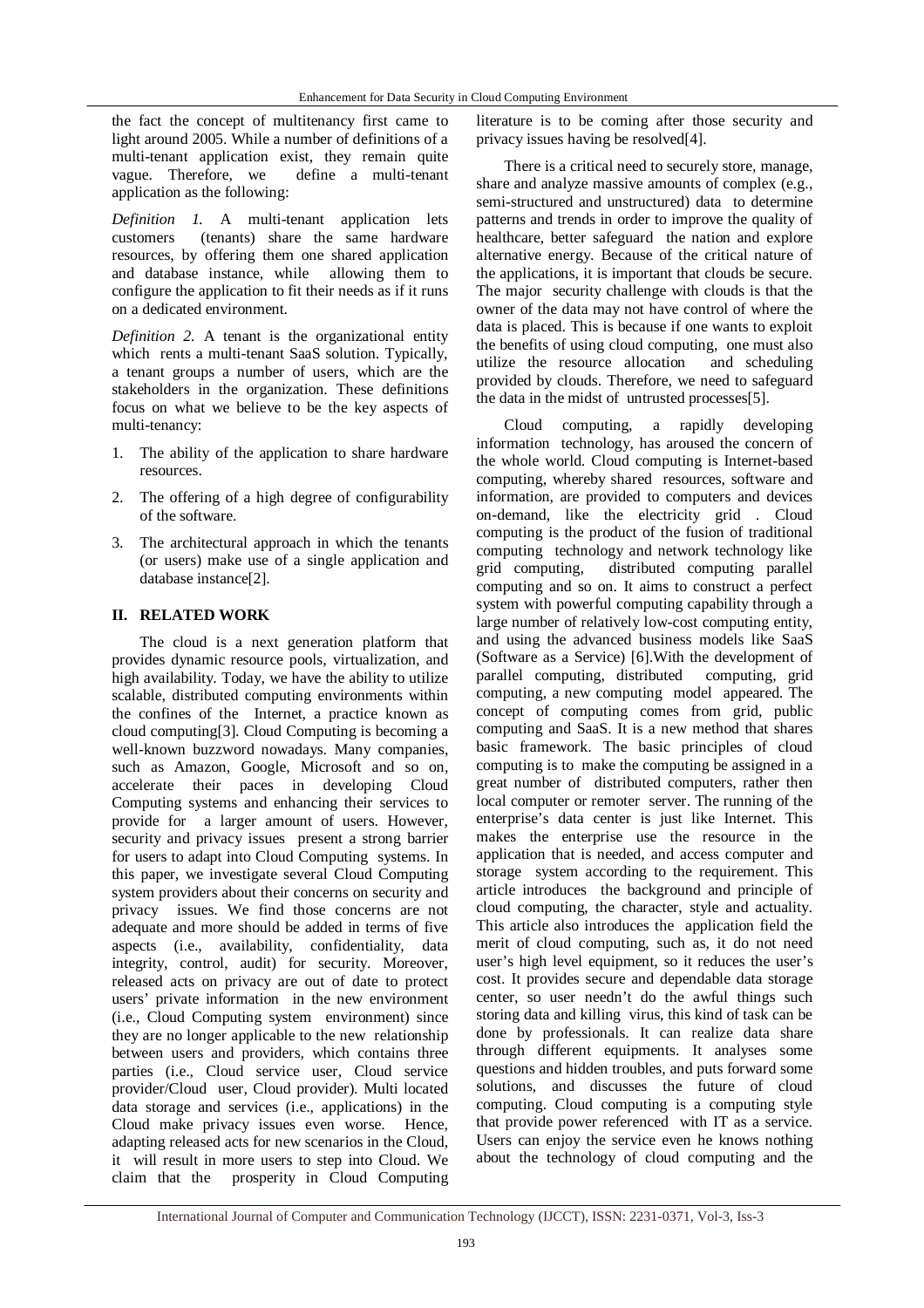professional knowledge in this field and the power to control it[7].

Existing systems –

#### *A. The Force.com*

#### *Introduction –*

In 2008, The Force.com provides the first Multitenant architecture for SaaS. The focus of this system is multi tenancy, a fundamental design approach that can dramatically help improve the manageability of SaaS applications. This figure 1 defines multi tenancy, explains the benefits of multi tenancy, and demonstrates why metadata driven architectures are the premier choice for implementing multi tenancy. The world's first PaaS, which delivers turnkey multi tenancy for Internet-scale applications. The system details Force.com's patented metadatadriven architecture components to provide an understanding of the features used to deliver reliable, secure, and scalable multitenant applications.



**Fig. 1 : Force.com Platform Architecture**.

Forms, reports, work flows, user access privileges, tenant-specific customizations and business logic, even the definitions of underlying data tables and indexes, are all abstract constructs that exist merely as metadata in Force.com's Universal Data Dictionary (UDD). For example, when a developer is building a new custom application and defines a custom table, lays out a form, or writes some procedural code, Force.com does not create an "actual" table in a database or compile any code. Instead, Force.com simply stores metadata that the platform's engine can use to generate the "virtual" application components at runtime. When someone wants to modify or customize something about the application, all that's required is a simple nonblocking update to the corresponding metadata.

Because metadata is a key ingredient of Force.com applications, the platform's runtime engine must optimize access to metadata; otherwise, frequent metadata access would prevent the platform from scaling. With this potential bottleneck in mind, Force.com uses metadata caches to maintain the

most recently used metadata in memory, avoid performance sapping disk I/O and code recompilations, and improve application response times. Force.com stores the application data for all virtual tables in a few large database tables that serve as heap storage. The platform's engine then materializes virtual table data at runtime by considering corresponding metadata.

To optimize access to data in the system's large tables, Force.com's engine relies on a set of specialized pivot tables that maintain denormalized data for various purposes such as indexing, uniqueness, relationships, etc. Force.com's data processing engine helps streamline the overhead of large data loads and online transaction processing applications by transparently performing data modification operations in bulk. The engine has built-in fault recovery mechanisms that automatically retry bulk save operations after factoring out records that cause errors[8].

System Strength :

- 1. This is first SaaS multi tenant system.
- 2. System focused on most of the database related terms.

*System Lack :*

- 1. Any detailed information is not provided about event log.
- 2. No information given about the user profiles.
- 3. No mapping is provided.
- 4. System again lacking on tenant management.
- 5. No any specific algorithm is given for Customer account security.

#### *B. LABS hp*

#### *Introduction –*

On 21 Feb 2009,  $LABS<sup>hp</sup>$  provides Multitenancy in Cloud – based Collaboration Services.

In this system it is mentioned that increased outsourcing of non-core competencies will drive the demand for a new generation of multi-tenanted cloud-based platforms that address the needs of content-centered collaboration between organizations. This system is based on the FRACTAL conceptual prototype which has allowed us to evaluate the suitability of current enterprise content management (ECM) technologies for this type of platform.

Fractal Conceptual Prototype –

Goals of the Prototype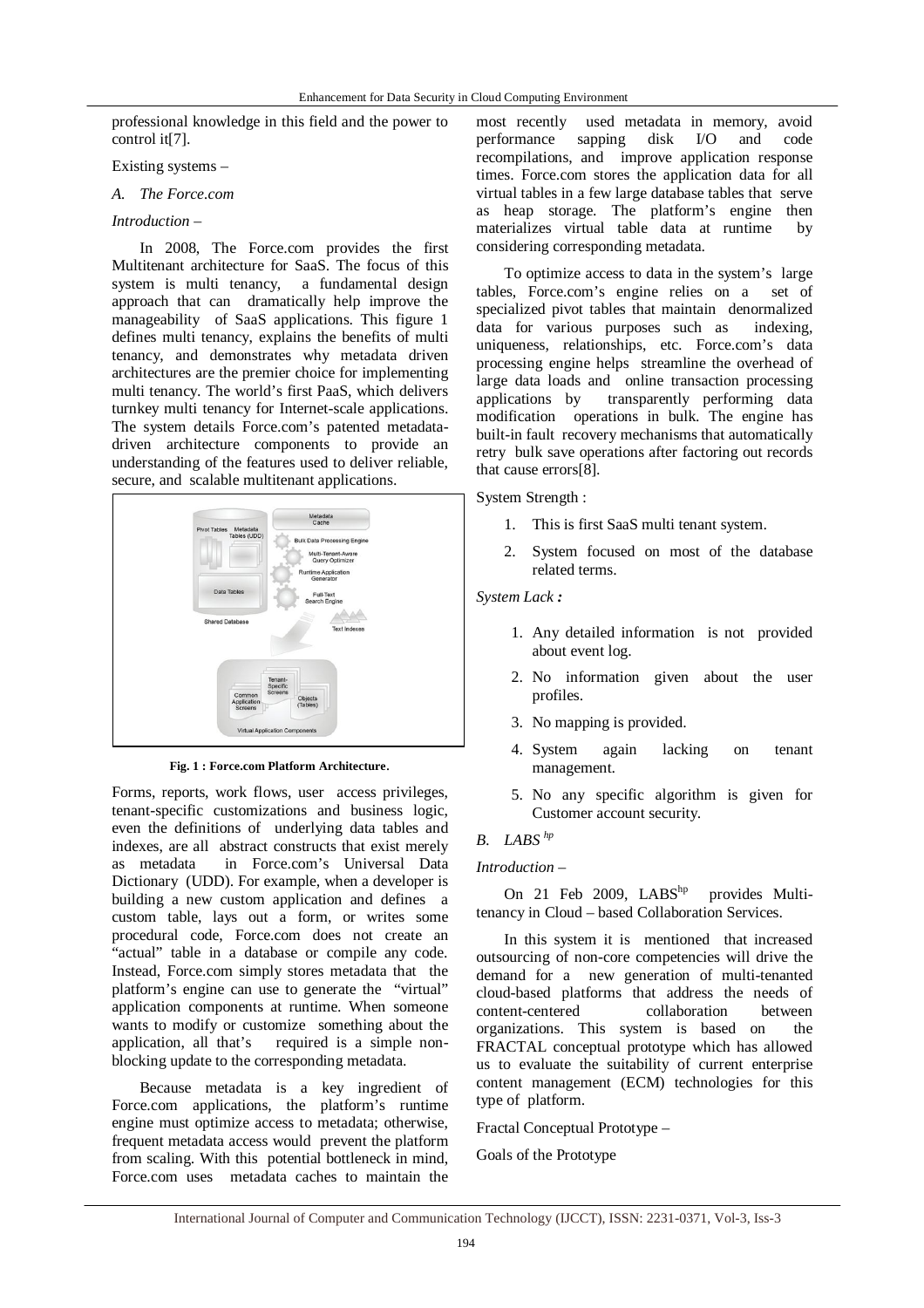We had three distinct goals for the prototype: first, we wanted a functioning system that would help us to better envision FRACTAL from an end user perspective; second, we wanted to clarify requirements for the underlying platform; and third, we wanted to understand limitations of current ECM technologies for realizing multi-tenanted cloud-based applications.

#### *Key Features –*

*Content Spaces* : hosted spaces that bring together people, content, collaborative tools, and customizable active behaviors.

*Active behaviors* : a way for end users to define functional extensions operating within the context of a content space involving content, metadata, automated processing services and tasks carried out by other users. An active behavior may be manually invoked as needed, or it may be automatically triggered by a change to a content space or the passing of time. An invocation may involve a single content object or many objects in parallel. Their complexity ranges from automatically creating up to date PDF versions of documents as they are modified, to running workflows to automatically collate information from several collaborating organizations into a single document.

*Agile configuration :* must be light-weight, low-touch and customizable by end users without IT involvement.

*Open and extensible by third parties :* an Internet platform with open APIs, where third parties are motivated to develop customizations/extensions that can then be published through a marketplace and easily discovered by end users[9].

System Strengths :

- 1. System explain prototype for Multi-tenant.
- 2. System properly handled the SaaS multitenant concept.

System Lack :

- 1. System lack on users security.
- 2. System lack on event log.
- 3. System lack on mapping.
- 4. System lack on Load distribution.

# *C. EMC<sup>2</sup>*

Introduction-

In June 2009,  $EMC<sup>2</sup>$  provides powerful capabilities for creating Software as a Service(SaaS). This system offers SaaS built on top of the Documentum 6.5 platform stack. The primary focus is on multi-tenancy as one of the major areas of complexity.

This system provides multi tenancy with following repository

*1. Shared repository* – model isolation is achieved via partitioning the data within single repository. The main reason for choosing a shared repository model is to support efficiently a large amount of small customers with a very load. If an application serves customers with one to 10 users it is probably the best model. Typically, a unique Customer ID is associated with the data that must be partitioned. All queries must be qualified by Customer ID to guarantee that customer will never have access to others customers data.

*2. Dedicated repository* **–** In this case, each customer will be guaranteed isolation from all possible perspectives. Using the dedicated model minimize the impact on application design and implementation. The only requirement is a mapping of the Customer ID to a repository. In shared repository data isolations are also provided.

*3. Content Isolation* **-** The simplest way to isolate the content is by creating a base custom type and making all content-enabled types derived from it.

User Isolation- In shared repository take care that each username does not collide with the names of other uses. This is important since the username is actually a UID and is used by other objects to refer to a user.

*3.1 Schema Isolation* **-** Two types of schema elements are most common : Custom attribute and Custom values. In Custom attribute are often required to model extension to document type such as Contacts or purchase orders. Each customer could have a unique set of metadata necessary for each type of document. In custom values one would need to create a special type and manage all the customerdefined values separately[10].

System Strengths :

- 1. This system focused on the user profile.
- 2. By using the data isolations the customer have the facilities to work more efficiently.
- 3. Customers account is safe because of the above mentioned repository.

System Lacks :

- 1. System more focused on customer instead the SaaS multi tenancy.
- 2. No method given through that user get more details about applications.
- 3. No work schedule is mentioned.
- 4. The mapping is not provided to the customer.
- 5. No security norms are mentioned.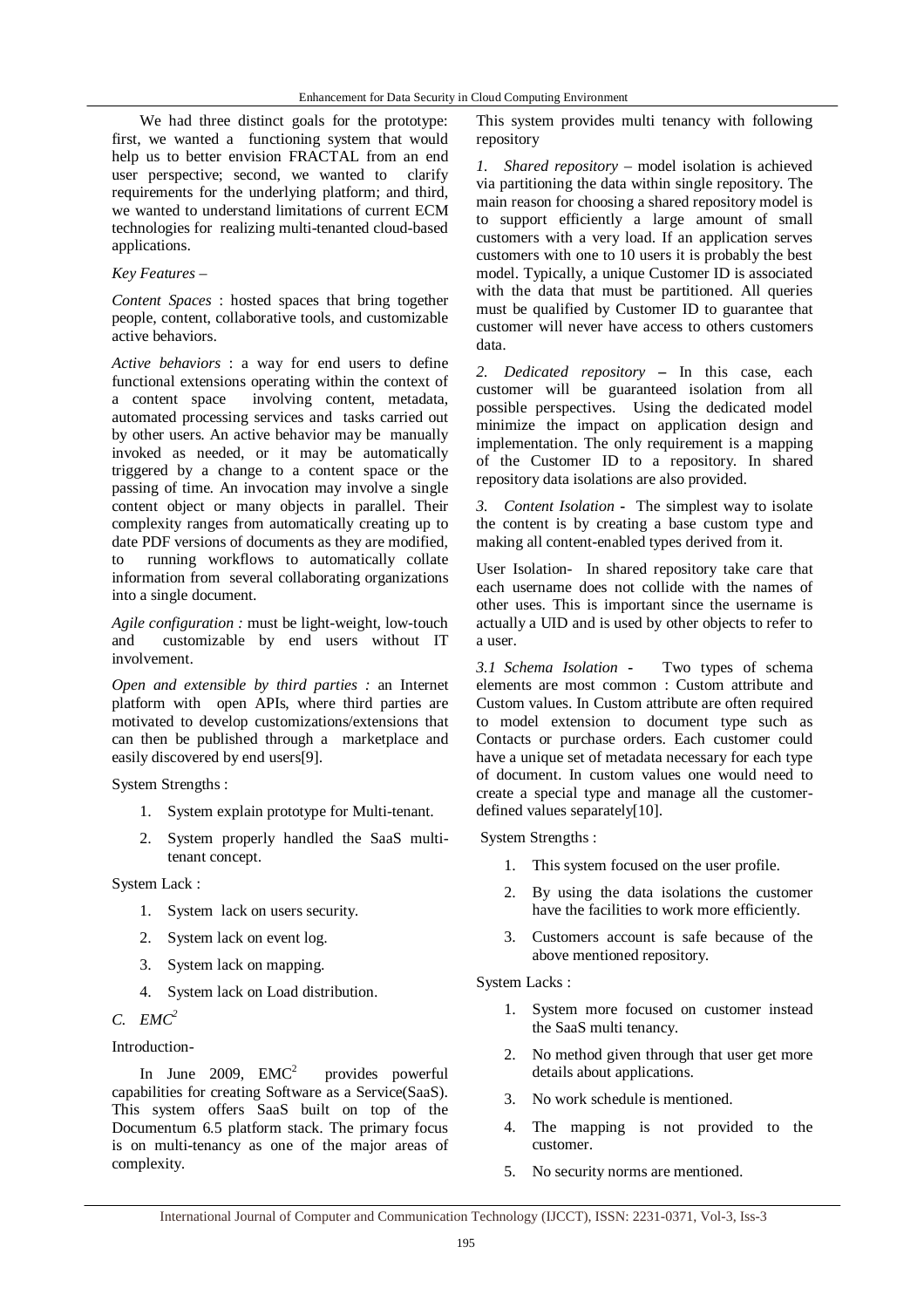- $\checkmark$  Security
- Privacy
- Reliability
- Compliance
- Freedom

### **III. PROPOSED SOLUTION**

As on the based on the above mentioned 'Literature Survey' we try to give proposed solution which will covered probably all lacunas of the above described systems. Multi-tenancy refers to the ability to run multiple customers on a single software instance installed on multiple servers. This is done to increase resource utilization by allowing load balancing among tenants, and to reduce operational complexity and cost in managing the software to deliver the service.

#### Three Tier Architecture of Web Services

As shown in following fig. 2, the developed solutions are divided into following layers.

# *Presentation Layer*

The presentation layer provides an interface for clients to access the portal application. This layer consists of the following elements:

- Web Forms: The primary web form is the Default.aspx. This page is the entry point to the portal. It is responsible for loading the other elements of the presentation layer.
- $\checkmark$  Skins: The Default.aspx web form loads the skin for the page based on the settings for each page or portal.
- $\checkmark$  Containers: The Default.aspx web form also loads the containers for the modules based on the settings for each module, page, and portal.
- Module User Controls: Modules will have at least a single user control that is the user interface for the module.



**Fig. 2 : Three Tier architecture of Web Services**

### *Business Logic Layer*

The business logic layer provides the business logic for all core portal activity. This layer exposes

many services to core modules. These services include

- Localization
- Caching
- $\checkmark$  Exception Management
- Event Logging
- Personalization
- Search
- Installation & Upgrades
- Security

#### *Data Access Layer*

The data access layer consists of two elements:

- Data Provider API: This is an abstract base class that establishes the contract that the implementation of the API must fulfil.
- Implementation of Data Provider API: This class inherits from the Data Provider API class and fulfills the contract by overriding the necessary members and methods. The core SaaS Multi-Tenant release provides a Microsoft SQL Server implementation of the Data Provider API.

#### *Data Layer*

The data layer provides data to the data access layer. The data store used in the data layer must be supported by the implementation of the Data Provider API to fulfil the data requests.



**Fig. 3 : Data layers**

#### *Securities*

To secure the data in cloud computing, we try to proposed Digital Signature with RSA encryption algorithm[2].

So, we are proposed to do the following.



**Fig. 4 : Document crunch into message Digest**